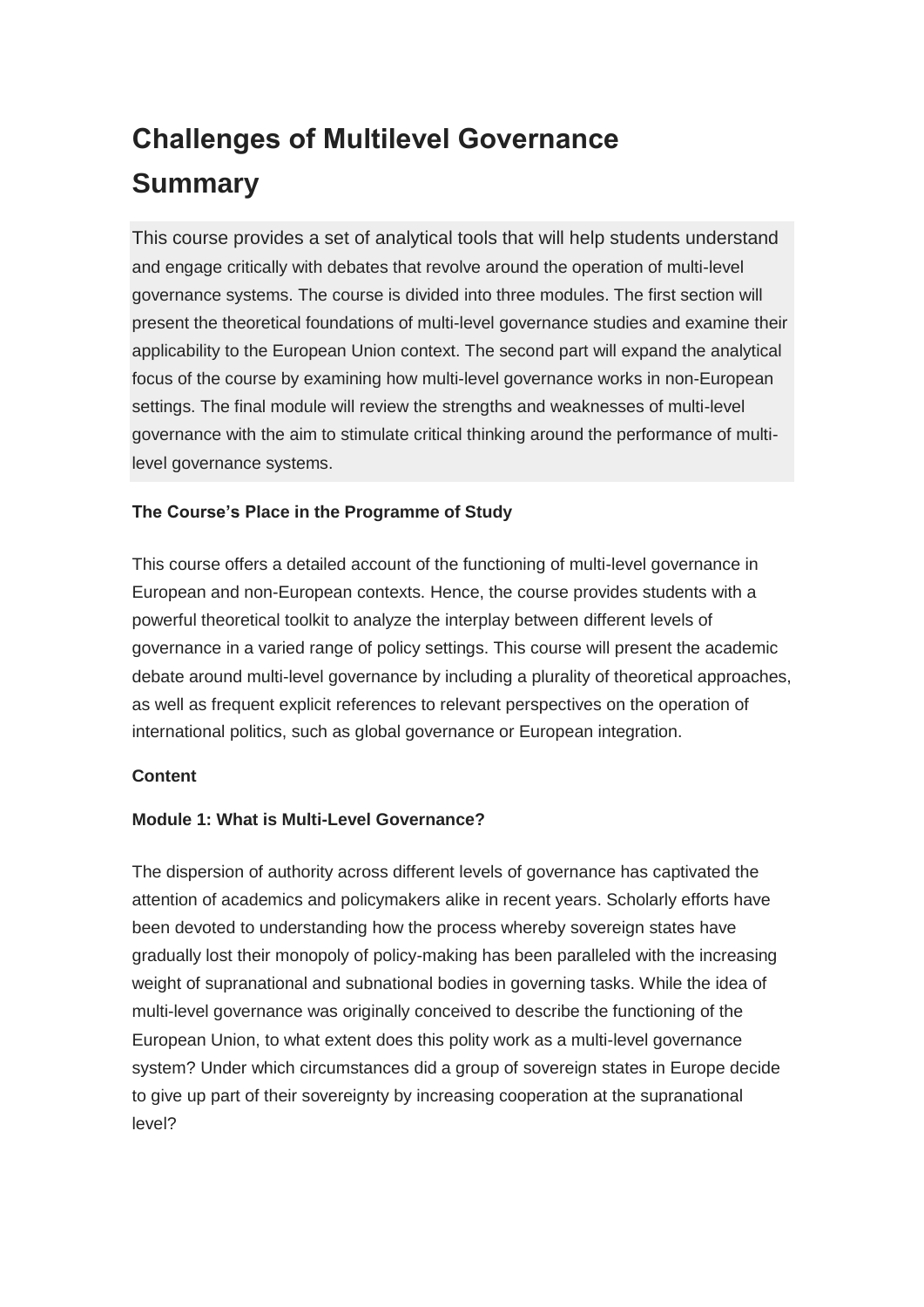- Competence 1: Acquire the conceptual and theoretical knowledge that will establish a basis for the production of original thinking on multi-level governance in a research context.
- Competence 2: Study the relevance of multi-level governance systems in Europe.
- Competence 3: Analyze critically and independently the development of multilevel governance in Europe.

## **Module 2: How Do Different Multi-Level Governance Systems Work?**

COVID-19 has put the intricacies of multi-level governance at the forefront of political science research. While some decades ago the assumption of managerial competences by national governments in such an emergency situation would have been taken for granted, several subnational and supranational administrations across the world have been responsible for the design and implementation of policies aimed at minimizing the negative effects of the pandemic. In this module, you will learn how multi-level governance works in practice by taking a look and discussing a series of sector-specific case studies. Its analytical focus is expanded beyond the confines of Europe, and will also pay attention to the role of non-state actors in the governance process.

- Competence 1: Identify the dynamics, processes and factors that intervene in multi-level governance systems.
- Competence 2: Develop arguments related to the applicability of multi-level governance theory to different polities.
- Competence 3: Show the ability to work within a team and coordinate discussions regarding the operation of multi-level governance systems in specific policy sectors.

### **Module 3: What Sorts of Challenges Do Multi-Level Governance Systems Face?**

Phenomena such as Brexit, the adoption of the euro, or the rise of Eurosceptic parties in a handful of European Union Member States remind us of the limitations of multilevel governance, and stimulate reflection upon the strengths and weaknesses of multilevel structures. For example: to what extent do existing multi-level governance arrangements discourage or empower regional and national identities across the world? By applying the theoretical and practical tools acquired in previous modules, in this module you will produce clear, critical, and concise arguments regarding the performance of multi-level governance polities. You will also engage with academic